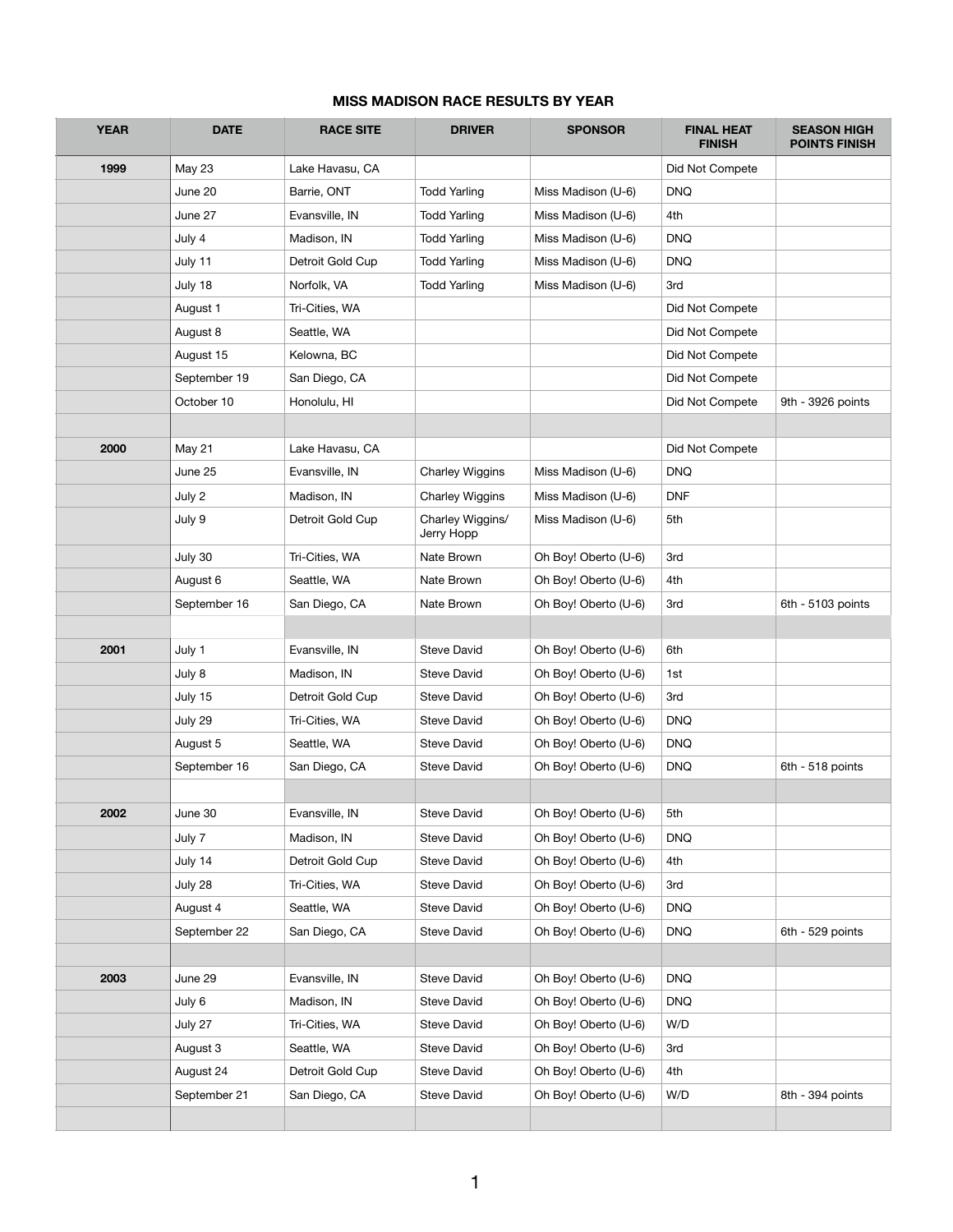| <b>YEAR</b> | <b>DATE</b>  | <b>RACE SITE</b> | <b>DRIVER</b>      | <b>SPONSOR</b>       | <b>FINAL HEAT</b><br><b>FINISH</b> | <b>SEASON HIGH</b><br><b>POINTS FINISH</b> |
|-------------|--------------|------------------|--------------------|----------------------|------------------------------------|--------------------------------------------|
| 2004        | June 27      | Evansville, IN   |                    |                      | <b>DNC</b>                         |                                            |
|             | July 4       | Madison, IN      | <b>Steve David</b> | Oh Boy! Oberto (U-6) | 4th                                |                                            |
|             | July 18      | Detroit Gold Cup | <b>Steve David</b> | Oh Boy! Oberto (U-6) | 2nd                                |                                            |
|             | July 25      | Tri-Cities, WA   | Steve David        | Oh Boy! Oberto (U-6) | 2nd                                |                                            |
|             | August 8     | Seattle, WA      | <b>Steve David</b> | Oh Boy! Oberto (U-6) | 3rd                                |                                            |
|             | August 22    | St. Clair, MI    | <b>Steve David</b> | Oh Boy! Oberto (U-6) | 5th                                |                                            |
|             | September 19 | San Diego, CA    | <b>Steve David</b> | Oh Boy! Oberto (U-6) | 3rd                                | 3rd - 428 points                           |
|             |              |                  |                    |                      |                                    |                                            |
| 2005        | June 26      | Evansville, IN   | <b>Steve David</b> | Oh Boy! Oberto (U-6) | 1st                                |                                            |
|             | July 3       | Madison, IN      | <b>Steve David</b> | Oh Boy! Oberto (U-6) | 3rd                                |                                            |
|             | July 17      | Detroit Gold Cup | <b>Steve David</b> | Oh Boy! Oberto (U-6) | <b>DNQ</b>                         |                                            |
|             | July 25      | Tri-Cities, WA   | <b>Steve David</b> | Oh Boy! Oberto (U-6) | 2nd                                |                                            |
|             | August 7     | Seattle, WA      | <b>Steve David</b> | Oh Boy! Oberto (U-6) | 3rd                                |                                            |
|             | September 11 | Nashville, TN    | Steve David        | Oh Boy! Oberto (U-6) | 2nd                                |                                            |
|             | September 18 | San Diego, CA    | Steve David        | Oh Boy! Oberto (U-6) | <b>DNF</b>                         | 2nd - 8455 points                          |
|             |              |                  |                    |                      |                                    |                                            |
| 2006        | June 25      | Evansville, IN   | <b>Steve David</b> | Oh Boy! Oberto (U-6) | 5th                                |                                            |
|             | July 2       | Madison, IN      | <b>Steve David</b> | Oh Boy! Oberto (U-6) | 5th                                |                                            |
|             | July 9       | Valleyfield, QC  | Steve David        | Oh Boy! Oberto (U-6) | 2nd                                |                                            |
|             | July 16      | Detroit Gold Cup | <b>Steve David</b> | Oh Boy! Oberto (U-6) | 3rd                                |                                            |
|             | July 30      | Tri-Cities, WA   | <b>Steve David</b> | Oh Boy! Oberto (U-6) | 3rd                                |                                            |
|             | August 6     | Seattle, WA      | <b>Steve David</b> | Oh Boy! Oberto (U-6) | 2nd                                |                                            |
|             | September 17 | San Diego, CA    | Steve David        | Oh Boy! Oberto (U-6) | 3rd                                | 2nd - 7769 points                          |
|             |              |                  |                    |                      |                                    |                                            |
| 2007        | July 1       | Evansville, IN   | Steve David        | Oh Boy! Oberto (U-6) | 7th                                |                                            |
|             | July 8       | Madison, IN      | <b>Steve David</b> | Oh Boy! Oberto (U-6) | 2nd                                |                                            |
|             | July 15      | Detroit Gold Cup | Steve David        | Oh Boy! Oberto (U-6) | 2nd                                |                                            |
|             | July 29      | Tri-Cities, WA   | Steve David        | Oh Boy! Oberto (U-6) | 2nd                                |                                            |
|             | August 5     | Seattle, WA      | Steve David        | Oh Boy! Oberto (U-6) | 1st                                |                                            |
|             | September 16 | San Diego, CA    | Steve David        | Oh Boy! Oberto (U-6) | 1st                                | 2nd - 7859 points                          |
|             |              |                  |                    |                      |                                    |                                            |
| 2008        | June 29      | Evansville, IN   | Steve David        | Oh Boy! Oberto (U-6) | 2nd                                |                                            |
|             | July 7       | Madison, IN      | Steve David        | Oh Boy! Oberto (U-6) | 2nd                                |                                            |
|             | July 13      | Detroit Gold Cup | Steve David        | Oh Boy! Oberto (U-6) | No Race/Wind                       |                                            |
|             | July 27      | Tri-Cities, WA   | Steve David        | Oh Boy! Oberto (U-6) | 1st                                |                                            |
|             | August 3     | Seattle, WA      | Steve David        | Oh Boy! Oberto (U-6) | 2nd                                |                                            |
|             | September 21 | San Diego, CA    | Steve David        | Oh Boy! Oberto (U-6) | 4th                                | 1st - 7503 points                          |
|             |              |                  |                    |                      |                                    |                                            |
| 2009        | July 5       | Madison, IN      | Steve David        | Oh Boy! Oberto (U-1) | 3rd                                |                                            |
|             | July 12      | Detroit Gold Cup | Steve David        | Oh Boy! Oberto (U-1) | 2nd                                |                                            |
|             | July 26      | Tri-Cities, WA   | Steve David        | Oh Boy! Oberto (U-1) | 1st                                |                                            |
|             | August 2     | Seattle, WA      | Steve David        | Oh Boy! Oberto (U-1) | 6th                                |                                            |
|             | August 23    | Evansville, IN   | Steve David        | Oh Boy! Oberto (U-1) | 3rd                                |                                            |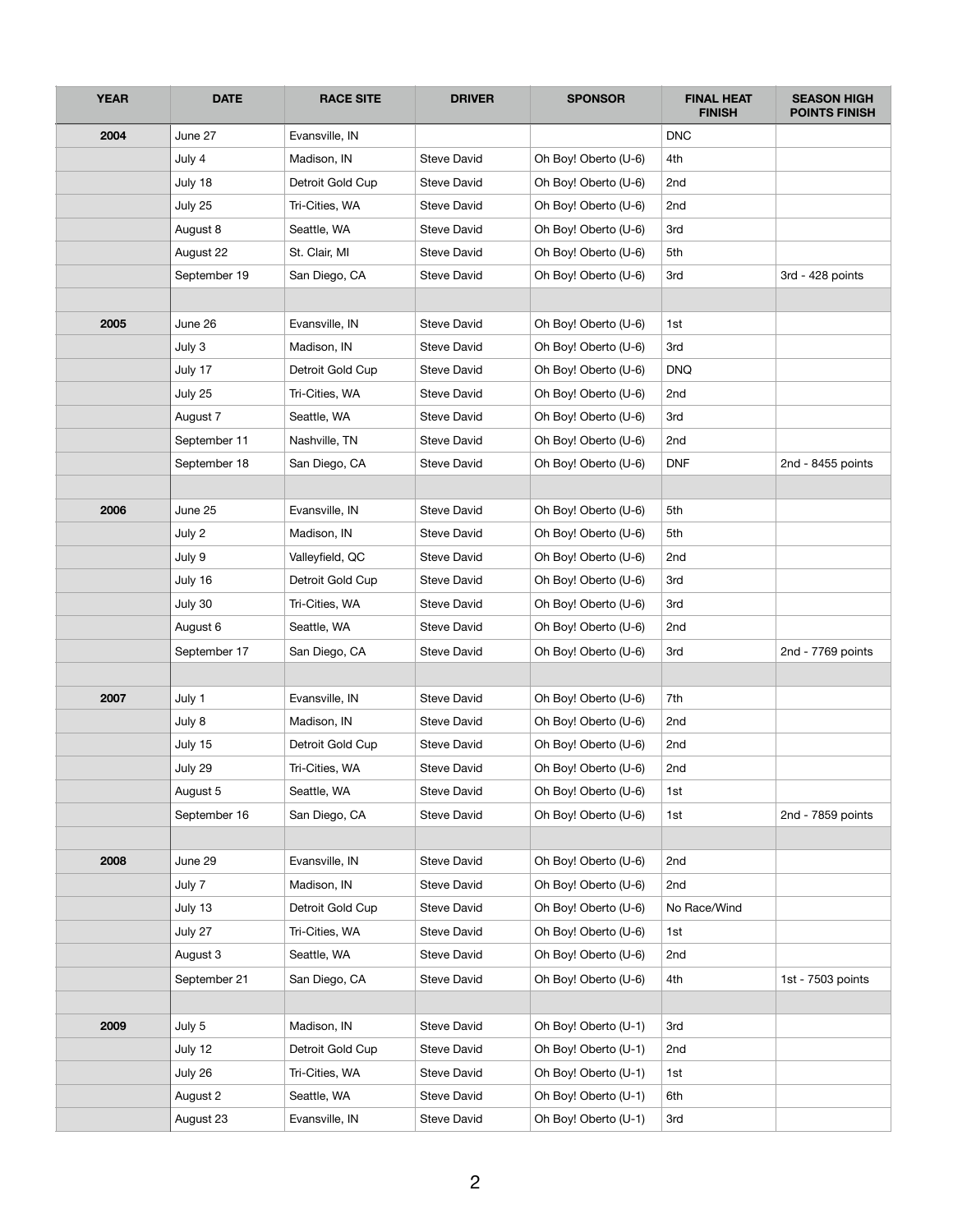| <b>YEAR</b> | <b>DATE</b>      | <b>RACE SITE</b>    | <b>DRIVER</b>                         | <b>SPONSOR</b>       | <b>FINAL HEAT</b><br><b>FINISH</b>       | <b>SEASON HIGH</b><br><b>POINTS FINISH</b> |
|-------------|------------------|---------------------|---------------------------------------|----------------------|------------------------------------------|--------------------------------------------|
|             | November 21      | Doha, Qatar         | <b>Steve David</b>                    | Oh Boy! Oberto (U-1) | 2nd                                      | 1st - 7970 points                          |
|             |                  |                     |                                       |                      |                                          |                                            |
| 2010        | July 4           | Madison, IN         | <b>Steve David</b>                    | Oh Boy! Oberto (U-1) | 1st                                      |                                            |
|             | July 11          | Detroit Gold Cup    | <b>Steve David</b>                    | Oh Boy! Oberto (U-1) | 2nd                                      |                                            |
|             | July 25          | Tri-Cities, WA      | <b>Steve David</b>                    | Oh Boy! Oberto (U-1) | 1st                                      |                                            |
|             | August 1         | Seattle, WA         | <b>Steve David</b>                    | Oh Boy! Oberto (U-1) | 1st                                      |                                            |
|             | September 19     | San Diego, CA       | <b>Steve David</b>                    | Oh Boy! Oberto (U-1) | 2nd                                      |                                            |
|             | November 20      | Doha, Qatar         | <b>Steve David</b>                    | Oh Boy! Oberto (U-1) | 3rd                                      | 1st - 9444 points                          |
|             |                  |                     |                                       |                      |                                          |                                            |
| 2011        | July 3           | Madison, IN         | <b>Steve David</b>                    | Oh Boy! Oberto (U-1) | 1st                                      |                                            |
|             | July 10          | Detroit Gold Cup    | Jon Zimmerman<br>$(U-9$ ran as $U-1)$ | Oh Boy! Oberto (U-1) | 2nd                                      |                                            |
|             | July 24          | Tri-Cities, WA      | <b>Steve David</b>                    | Oh Boy! Oberto (U-1) | 2nd                                      |                                            |
|             | August 1         | Seattle, WA         | <b>Steve David</b>                    | Oh Boy! Oberto (U-1) | 1st                                      |                                            |
|             | September 18     | San Diego, CA       | <b>Steve David</b>                    | Oh Boy! Oberto (U-1) | 3rd                                      |                                            |
|             | November 19      | Doha, Qatar         | <b>Steve David</b>                    | Oh Boy! Oberto (U-1) | 5th                                      | 2nd - 7474 points                          |
|             |                  |                     |                                       |                      |                                          |                                            |
| 2012        | July 8           | Madison, IN         | <b>Steve David</b>                    | Oh Boy! Oberto (U-6) | 2nd                                      |                                            |
|             | July 15          | Detroit Gold Cup    | <b>Steve David</b>                    | Oh Boy! Oberto (U-6) | 2nd                                      |                                            |
|             | July 29          | Tri-Cities, WA      | <b>Steve David</b>                    | Oh Boy! Oberto (U-6) | 6th                                      |                                            |
|             | August 5         | Seattle, WA         | <b>Steve David</b>                    | Oh Boy! Oberto (U-6) | 1st                                      |                                            |
|             | September 19     | San Diego, CA       | <b>Steve David</b>                    | Oh Boy! Oberto (U-6) | 2nd                                      |                                            |
|             | January 13, 2013 | Doha, Qatar         | <b>Steve David</b>                    | Oh Boy! Oberto (U-6) | 2nd                                      | 1st - 9377                                 |
|             |                  |                     |                                       |                      |                                          |                                            |
| 2013        | February 12      | Doha, Qatar         | <b>Steve David</b>                    | Oh Boy! Oberto (U-1) | 3rd                                      |                                            |
|             | June 2           | Sacramento, CA      | <b>Steve David</b>                    | Oh Boy! Oberto (U-1) | 1st                                      |                                            |
|             | July 7           | Madison, IN         | <b>Steve David</b>                    | Oh Boy! Oberto (U-1) | No Race/High Water                       |                                            |
|             | July 14          | Detroit Gold Cup    | <b>Steve David</b>                    | Oh Boy! Oberto (U-1) | 4th                                      |                                            |
|             | July 28          | Tri-Cities, WA      | <b>Steve David</b>                    | Oh Boy! Oberto (U-1) | 1st                                      |                                            |
|             | August 8         | Seattle, WA         | <b>Steve David</b>                    | Oh Boy! Oberto (U-1) | 2nd                                      |                                            |
|             | September 2      | Couer d'Alene, ID   | Steve David                           | Oh Boy! Oberto (U-1) | 2nd                                      |                                            |
|             | September 19     | San Diego, CA       | Steve David                           | Oh Boy! Oberto (U-1) | 4th                                      | 2nd - 10,464                               |
|             |                  |                     |                                       |                      |                                          |                                            |
| 2014        | July 6           | Madison, IN         | Jimmy Shane                           | Oberto (U-6)         | 4th                                      |                                            |
|             | July 13          | Detroit Gold Cup    | Jimmy Shane                           | Oberto (U-6)         | 1st                                      |                                            |
|             | July 27          | Tri-Cities, WA      | Jimmy Shane                           | Oberto (U-6)         | 1st                                      |                                            |
|             | August 3         | Seattle, WA         | Jimmy Shane                           | Oberto (U-6)         | 3rd                                      |                                            |
|             | September 14     | San Diego, CA       | Jimmy Shane                           | Oberto (U-6)         | 4th                                      |                                            |
|             | November 22      | Doha, Qatar         | Jimmy Shane                           | Oberto (U-6)         | 2nd                                      | 1st - 9157 points                          |
|             |                  |                     |                                       |                      |                                          |                                            |
| 2015        | July 6           | Madison, IN         | Jimmy Shane                           | Oberto (U-1)         | 2nd - Exhibition/No<br>Points/High Water |                                            |
|             | July 26          | Tri-Cities Gold Cup | Jimmy Shane                           | Oberto (U-1)         | 1st                                      |                                            |
|             | August 2         | Seattle, WA         | Jimmy Shane                           | Oberto (U-1)         | 6th                                      |                                            |